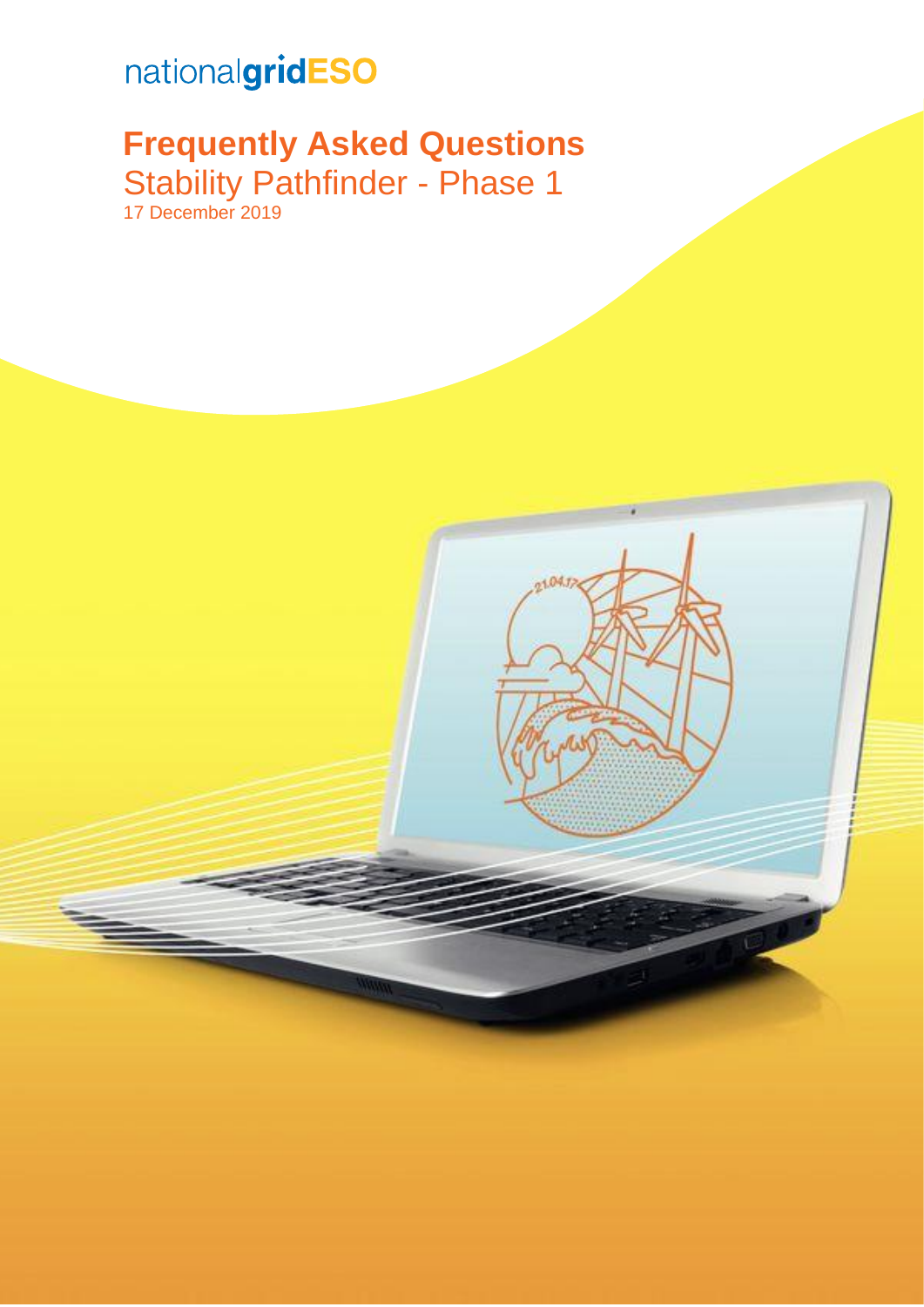## **Contents**

This frequently asked questions document has been prepared by National Grid Electricity System Operator (NGESO) and is provided voluntarily and without charge. Whilst NGESO has taken all reasonable care in preparing this document, no representation or warranty either expressed or implied is made as to the accuracy or completeness of the information that it contains and parties using information within the document should make their own enquiries as to its accuracy and suitability for the purpose for which they use it. Neither NGESO nor any other companies in the National Grid plc group, nor any directors or employees of any such company shall be liable for any error or misstatement or opinion on which the recipient of this document relies or seeks to rely other than fraudulent misstatement or fraudulent misrepresentation and does not accept any responsibility for any use which is made of the information or the document or (to the extent permitted by law) for any damages or losses incurred.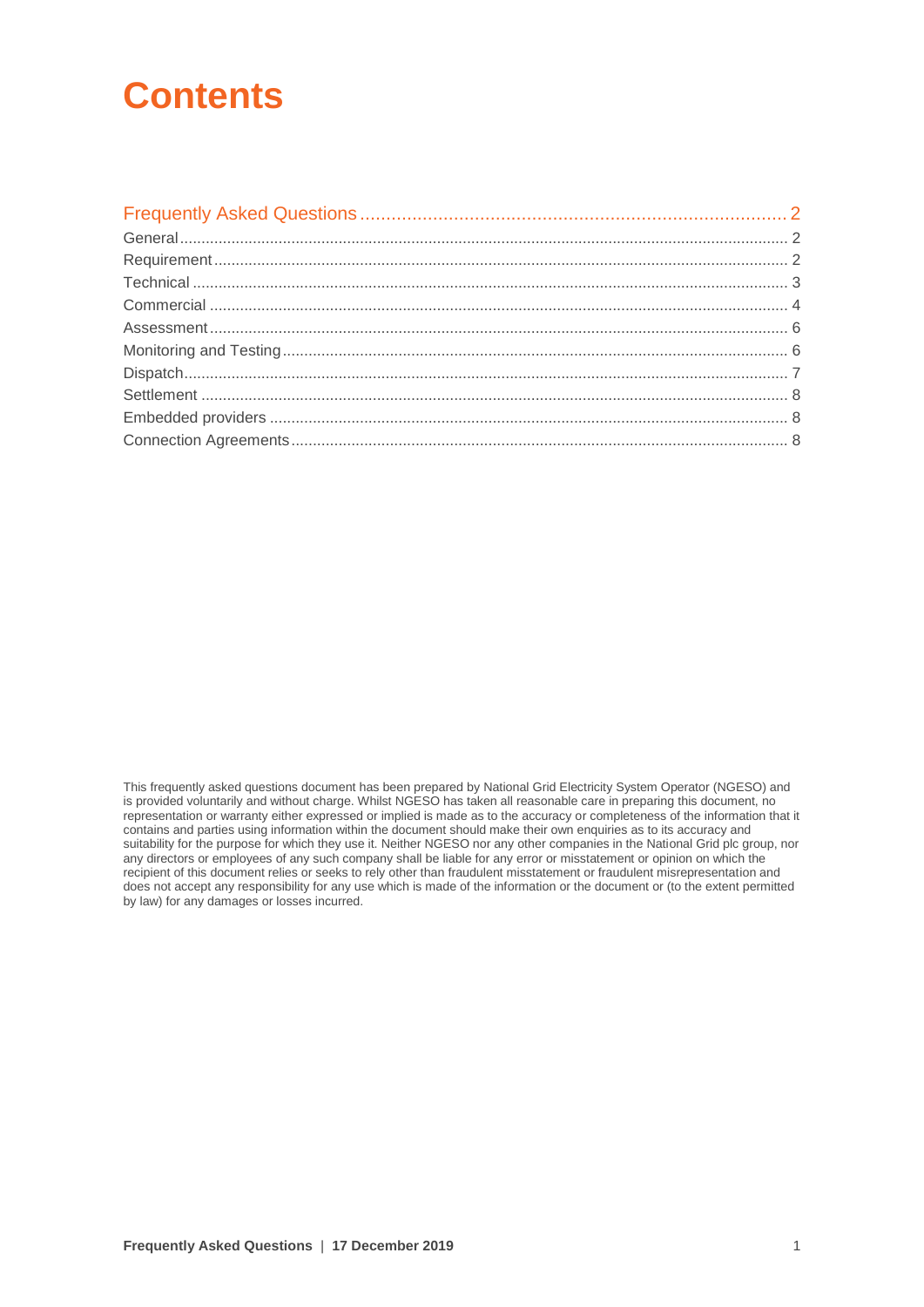# <span id="page-2-0"></span>**Frequently Asked Questions**

## <span id="page-2-1"></span>**General**

#### **What service are you buying specifically** (last updated: 11 Nov)

We are seeking a stability service across GB with zero MW output. Stability includes inertia, dynamic voltage support and short circuit level contribution. More information on the capability required to provide this service can be found in Schedule E of the 'Stability Generic Contract Terms – Finalised', available [here.](https://www.nationalgrideso.com/document/157186/download) We are tendering for services commencing from as early as April 2020, running up to either 31<sup>st</sup> March 2023 or 31<sup>st</sup> March 2026. The latest service start date is 1 st April 2021.

#### **Who can participate in this tender?** (last updated: 11 Nov)

We invite tender submissions from providers which can meet the technical requirements for stability provision. Providers must be connected to the GB system at 132kV or above by 1 April 2021 and available for the remainder of the contracted period.

The timing and nature of our requirements for the stability pathfinder phase one are such that we need high confidence in service delivery. Therefore, for this exercise we will consider technology types proven for their capabilities to support our stability specification. The technology types we know to meet our specific requirements for readiness are:

- Synchronous compensators; and
- Synchronous generators running in a synchronous compensation mode

Phase two will facilitate a wider range of technology types.

#### **Can I tender in multiple BMUs?** (last updated: 16 Dec)

Yes, a footnote was added to the 'Stability Generic Contract Terms – Finalised' (page 3) to provide for a contract adaptation to be made with applicable successful providers who have multiple BMUs at the tendered site.

#### **Can a BMU with multiple modules tender one module in the stability service whilst participating in other markets with the remaining modules?** (last updated: 16 Dec)

No, this service will be contracted, controlled and monitored at the BMU level.

**Can I substitute assets to provide the tendered service?** (last updated: 16 Dec)

Yes, a footnote was added to the 'Stability Generic Contract Terms – Finalised' (page 3) to provide for substitution.

#### **Am I allowed to stack additional balancing services revenues if I'm successful?** (last updated: 16 Dec)

Providers can only stack additional balancing services provided that it does not impact the ability of the provider to deliver the contracted services if instructed to do so, unless per clause 19.1.3 of the 'Stability Generic Contract Terms – Finalised', NGESO has agreed otherwise.

## <span id="page-2-2"></span>**Requirement**

**Can the provider commence service before 1<sup>st</sup> April 2021? (last updated: 16 Dec)** 

Yes, services can commence between 1<sup>st</sup> April 2020 and 1<sup>st</sup> April 2021. All providers are expected to provide the service by 1<sup>st</sup> April 2021, however in the 'Stability Generic Contract Terms – Finalised' we have extended the 'grace period' under which we cannot terminate the contract, from 3 to 6 months in order to allow for any unforeseen delays.

**If successful, what are the availability expectations within year?** (last updated: 16 Dec)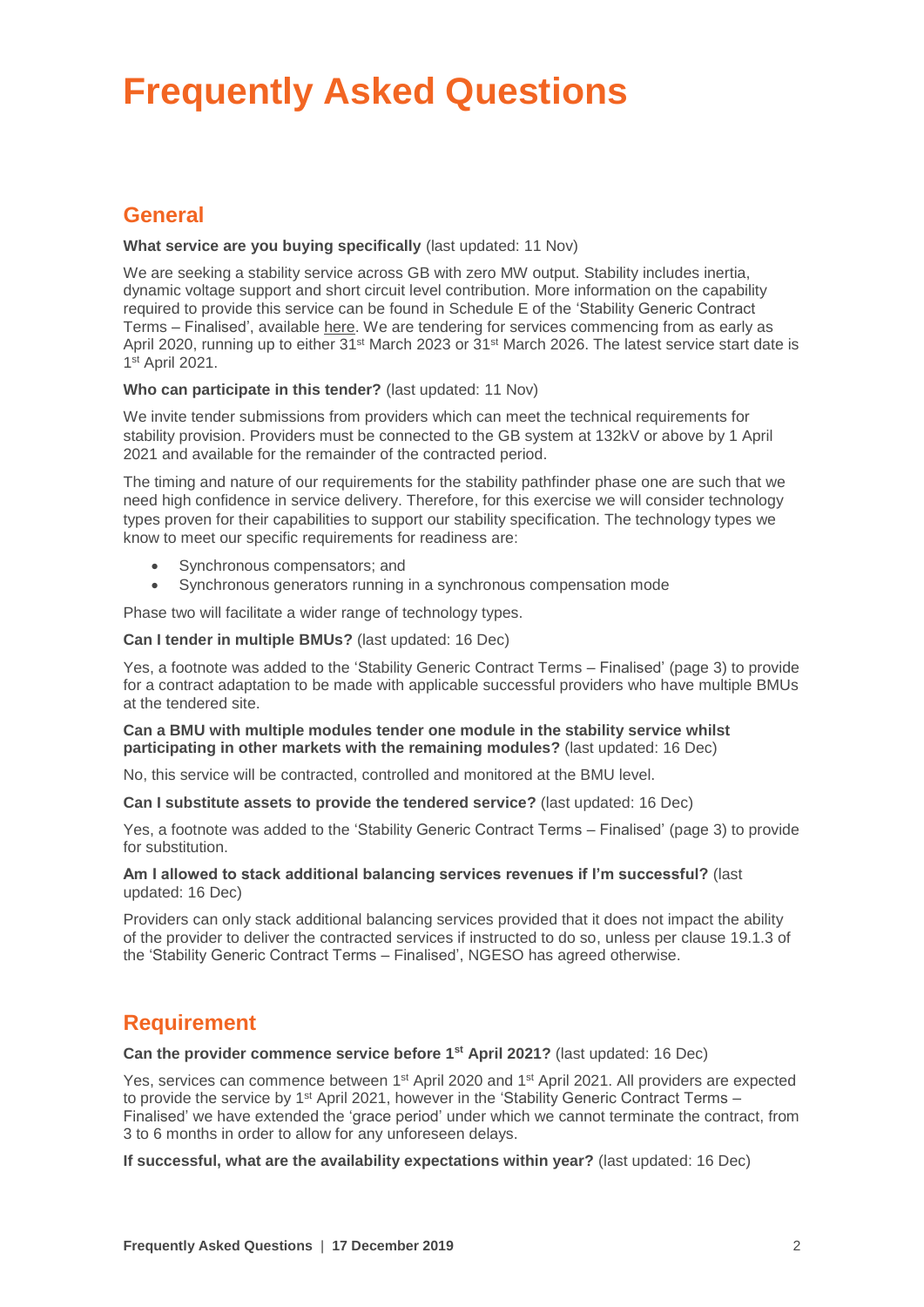Successful providers will be expected to be available 24 hours a day year-round. However, the 'Stability Generic Contract Terms – Finalised' extended the annual allowance for planned and agreed outages from 5 calendar days to 15 calendar days.

#### **Why is this requirement for a 0MW service?** (last updated: 11 Nov)

We require incremental stability capability beyond that which can be currently accessed through the market or the balancing mechanism. We currently access stability capability by calling on synchronous generators to run through the balancing mechanism. To make room for this generation and balance the system we take actions to turn down non-synchronous generation. This process is expensive, and through these pathfinder tenders we are exploring whether there are more economic solutions available which have less of an adverse impact on the wider system.

Running synchronous generation to access stability in this way also has an impact on system operation. Having a large number of synchronous stations running at a low load, in turn impinges on our ability to access frequency and reserve services required for managing demand losses. This is increasingly challenging at times of low demand such as overnight and during summer.

## <span id="page-3-0"></span>**Technical**

#### **What do you mean by 1.5pu short circuit level contribution?** (last updated: 11 Nov)

For a fault at the nearest transmission node (which could be the point of connection if it is transmission connected solution), short circuit level should be at least 1.5p.u of the machine rating across the time period of a fault.

#### **What do you mean by 1.5pu inertia contribution?** (last updated: 11 Nov)

Inertia is the stored energy which would be immediately injected into the system when there is a disturbance. The extent of a network disturbance will determine the amount of inertial response a machine will provide. By 1.5p.u, we mean an inertia constant (H) of 1.5s.

A machine with 100MVA rating with an inertia constant of 1s doesn't meet our requirement of 1.5p.u. This same machine if de-rated could meet the requirement.

#### **What do you mean by power oscillation damping capability?** (last updated: 11 Nov)

Similar to the function of a power system stabiliser in a synchronous generator which damps its oscillations and maintains its stability, a synchronous compensator must have capability to damp power system oscillations.

#### **What do you mean by 0.4p.u reactive range?** (last updated: 16 Dec)

We previously requested (in the Stability Generic Contract Terms – Draft) that the machine should be capable of providing reactive power injection and absorption of at least 0.4p.u of its machine rating in MVA. The 'Stability Generic Contract Terms – Finalised' have now removed this minimum requirement. Providers are now required to state their injection and absorption range in the tender pro-forma.

#### **What do you mean by a time constant of 12s?** (last updated: 11 Nov)

This refers to the damping time constant defined in the Security and Quality of Supply Standards (SQSS). The oscillation of the device should settle within the time constant of 12s (i.e. 15% or less of the original value left after 20s of the fault).

#### **What do you mean by withstand an initial RMS over-voltage of 1.4p.u?** (last updated: 11 Nov)

The machine should be capable of absorbing reactive current within 100ms of a fault clearance and not disconnect when voltage at its nearest transmission node reaches over-voltages of up to 1.4p.u.

**How is steady state MVar injection and absorption range defined where a plant has de-rated its MVA rating to meet the 1.5s inertia requirement?** (last updated: 16 Dec)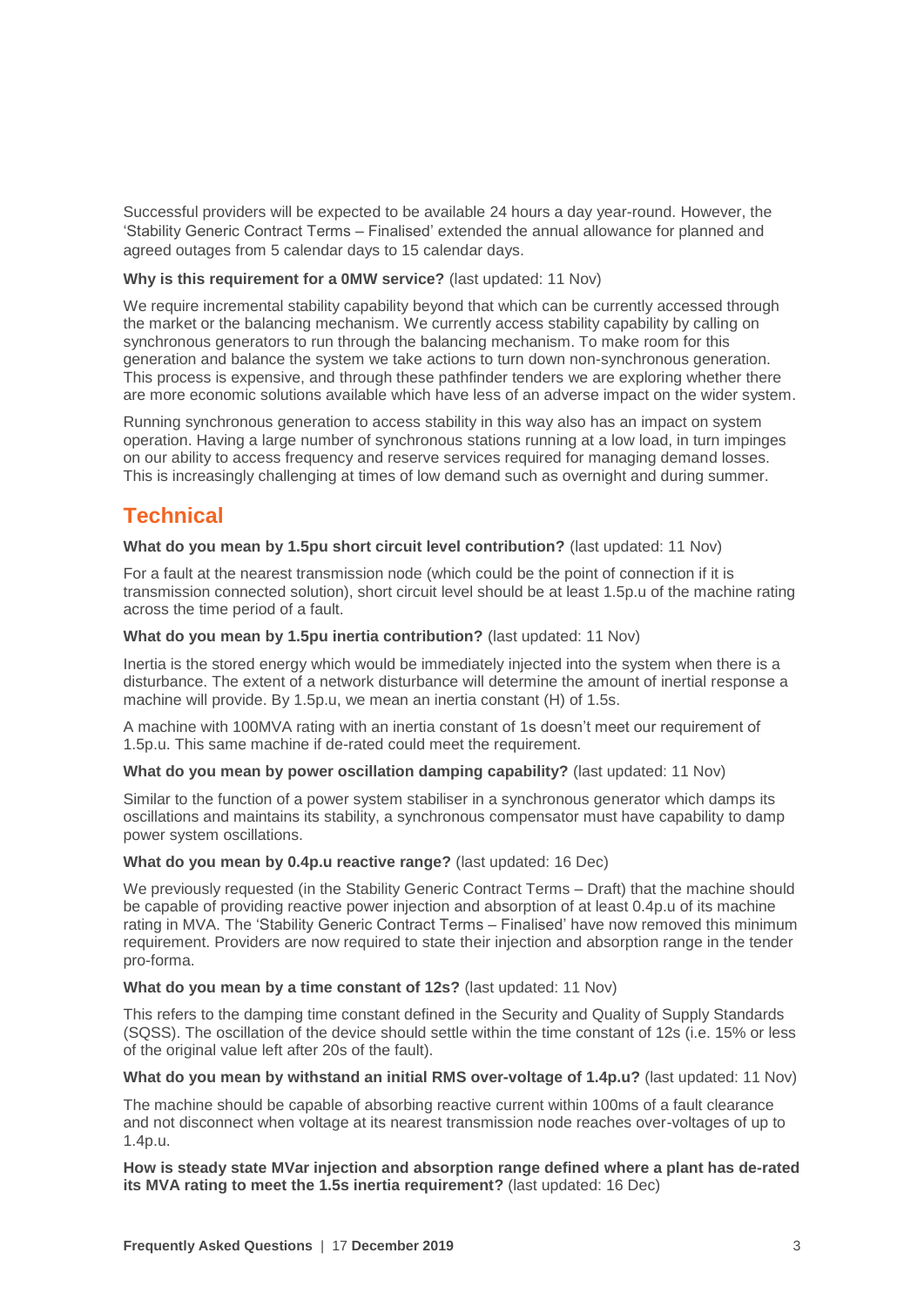The steady state reactive support range is based on plant's capability (actual MVA rating). A provider should state the range which can be achieved at the Grid Entry Point (HV end of its connecting transformer).

#### **When operating in target voltage / MVar mode where should these targets be set?** (last updated: 16 Dec)

Both of these refer to the point of connection to the NETS.

#### **Does an existing plant connected with a tap-changing transformer as per the GB Grid Code need to provide V/Q slope characteristics?** (last updated: 16 Dec)

An existing plant connected via a tap-changing transformer can keep its existing control arrangement as per the Grid Code requirement. A new sync comp which may not have a tapchanger transformer will be expected to provide V/Q slope arrangements. Providers are encouraged to state which control strategy is being applied in their tender and we will reflect this arrangement in the successful provider's contract terms.

**When does the provider need to submit a power system model?** (last updated: 16 Dec)

NGESO will require a model prior to commissioning. Details of what the model should constitute are set out in Schedule E, part D of the 'Stability Generic Contract Terms – Finalised'.

**In Schedule E, Part B #11, is the 5-minute reference a maximum or absolute timeframe?**  (last updated: 16 Dec)

It is a maximum timeframe.

## <span id="page-4-0"></span>**Commercial**

**When does the contract need to be signed?** (last updated: 16 Dec)

Tenders are only valid if they have full board approval prior to submission. Following contract award, there is a period of 2 weeks for contracts to be signed by both parties.

**What is the contract length?** (last updated: 16 Dec)

Tenders are invited from providers who can be ready between 1st April 2020 and 1st April 2021. Contracts will run until either 31st March 2023 or 31st of March 2026. For the avoidance of doubt, providers are asked to tender for contracts ending in either 2023 and/or 2026 with no provision for bespoke contract end dates between 2023 and 2026.

#### **What is the payment structure?** (last updated: 16 Dec)

The tendered £/settlement period rate sets the availability payment for Financial Year 2020/21 and it is thereon inflated at CPI annually, on a financial year basis.

Reactive Power (leading and lagging – note, formulae in Schedule F (Payment section) have been corrected in the 'Stability Generic Contract Terms – Finalised') will be paid at the Reactive Default Payment Rate (ORPS) to Mandatory Services Agreement (MSA) holders, with non-obligated providers receiving a payment equivalent to ORPS. The ORPS rate is a varying monthly rate, details can be found [here.](https://www.nationalgrideso.com/balancing-services/reactive-power-services/obligatory-reactive-power-service-orps?market-information)

Active Power consumed to provide the service will be reimbursed at imbalance rates (system buy price), up to the steady-state power requirements indicated in the tender proforma.

#### **How is unavailability defined?** (last updated: 16 Dec)

The service will be classed as unavailable for this service (and not therefore paid availability) if:

- The provider is exporting any Active Power (for whatever purpose), or
- The provider is importing any Active Power for purposes other than providing this service, or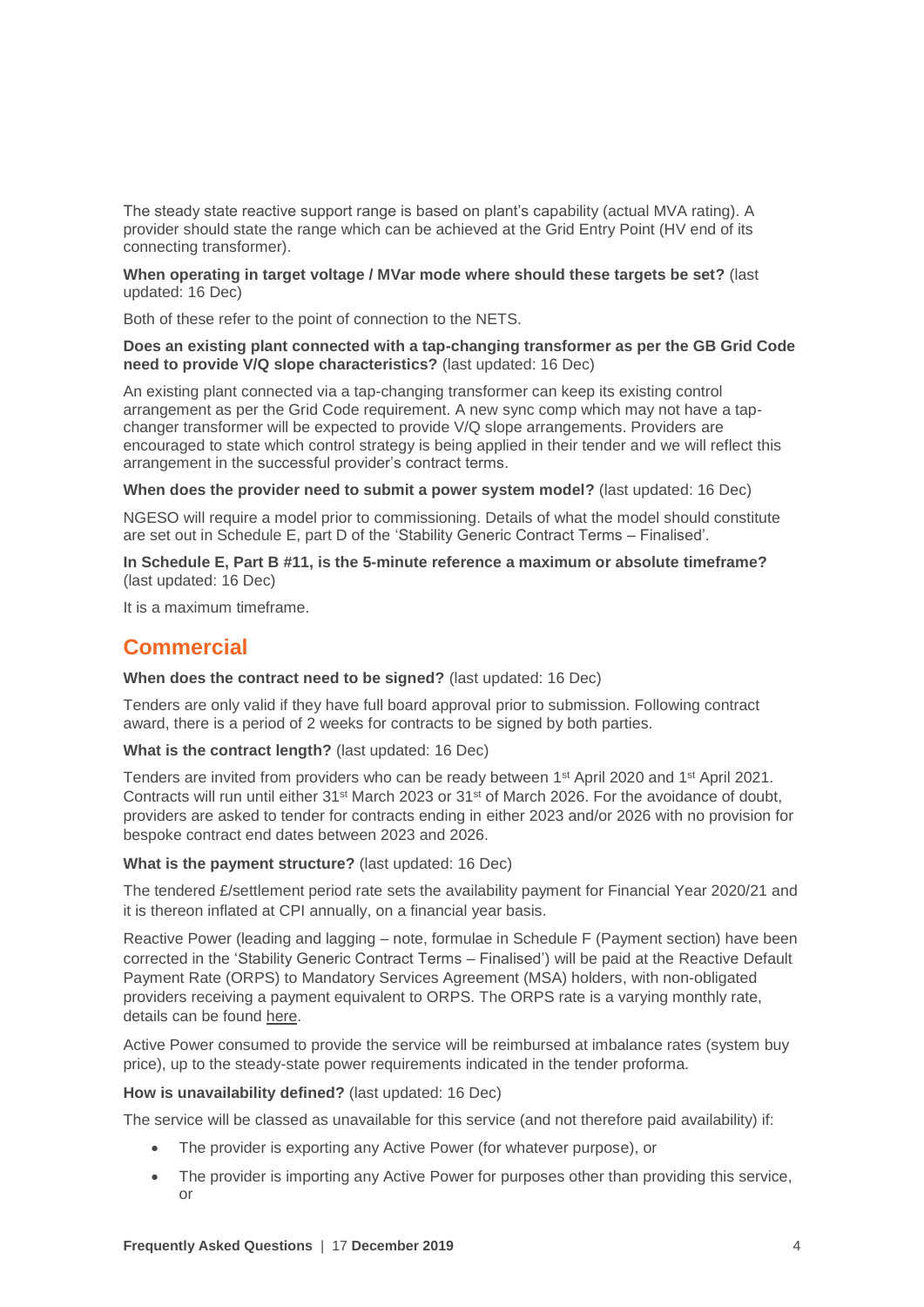- The provider declares themselves unavailable using the 'declaration of unavailability' proformas per Schedule H of the 'Stability Generic Contract Terms – Finalised', or
- The BMU is unable to provide the stability service (unless agreed and planned within the 15-calendar day annual outage allowance)

#### **How is unavailability treated?** (last updated: 16 Dec)

If a provider is unavailable (outside of the above outage allowance) during winter periods they will simply forgo availability payments. However, if a provider is unavailable during summer periods (1st April 2022 onwards) they will not only forgo availability payments but will additionally have to rebate us at the availability rate for the period concerned. We have introduced the rebate mechanism as a means to ensure that we gain incremental stability in summer periods where our needs are greatest.

On a monthly basis, rebates from previous months will be netted off payments due in-month. If the value of rebates due exceeds the value of payments due, then a zero payment will be made, and the remaining rebate rolled forward to the following month.

If at financial year-end rebates are outstanding, then we will raise an invoice for the remaining unclaimed rebate. This financial year-end invoice will however be capped such that total rebates over the financial year equal total payments made, taking the net payment to a minimum of zero per financial year.

Should the provider dispute any rebates or payments offset, then clause 14 of the 'Stability Generic Contract Terms – Finalised' sets out the process for managing such disputes.

#### **Why does the summer rebate mechanism only apply from 2022 onwards?** (last updated: 16 Dec)

Acknowledging that services can commence up to 1st April 2021, we felt it appropriate not to apply the rebate mechanism in the first summer period during which the 'grace period' applies.

#### **Why is the summer period defined as 7 months?** (last updated: 16 Dec)

Our needs are greatest between April-October and so we have matched the payment mechanism to these needs, rather than adopting any other reference point.

#### **How is underperformance treated?** (last updated: 16 Dec)

Unlike some other contracts, there is no 'performance factor' built into this contract. If the service is available (or within planned and agreed outage up to the annual 15 calendar day allowance), then the availability rate as described above will be paid in full.

However, if we observe poor performance, then we can request a re-proving test to establish whether the specified service is being provided.

#### **What agreements do I need to have in place with you?** (last updated: 16 Dec)

To partake in the tender, providers need to pass the technical requirements as summarised in section 3.2 (pages 17-20) of the Information to Tender (ITT) pack [here,](https://www.nationalgrideso.com/document/157176/download) and in further detail in Section E of the Stability Generic Contract Terms – Finalised [here.](https://www.nationalgrideso.com/document/157186/download)

Along with submission of the tender proforma, providers are required to provide project milestones that incorporate all of the 'Conditions Precedent' as summarised in section 5.3 (page 33) of the ITT pack and on page 3 of the Stability Generic Contract Terms - Finalised. As highlighted in the updated ITT pack published on the NGESO webpage on 25<sup>th</sup> November, the requirement for nongenerators to sign an MSA has been removed from the 'Stability Generic Contract Terms – Finalised'.

#### **Is a security deposit required as part of the tender?** (last updated:16 Dec)

 $N<sub>0</sub>$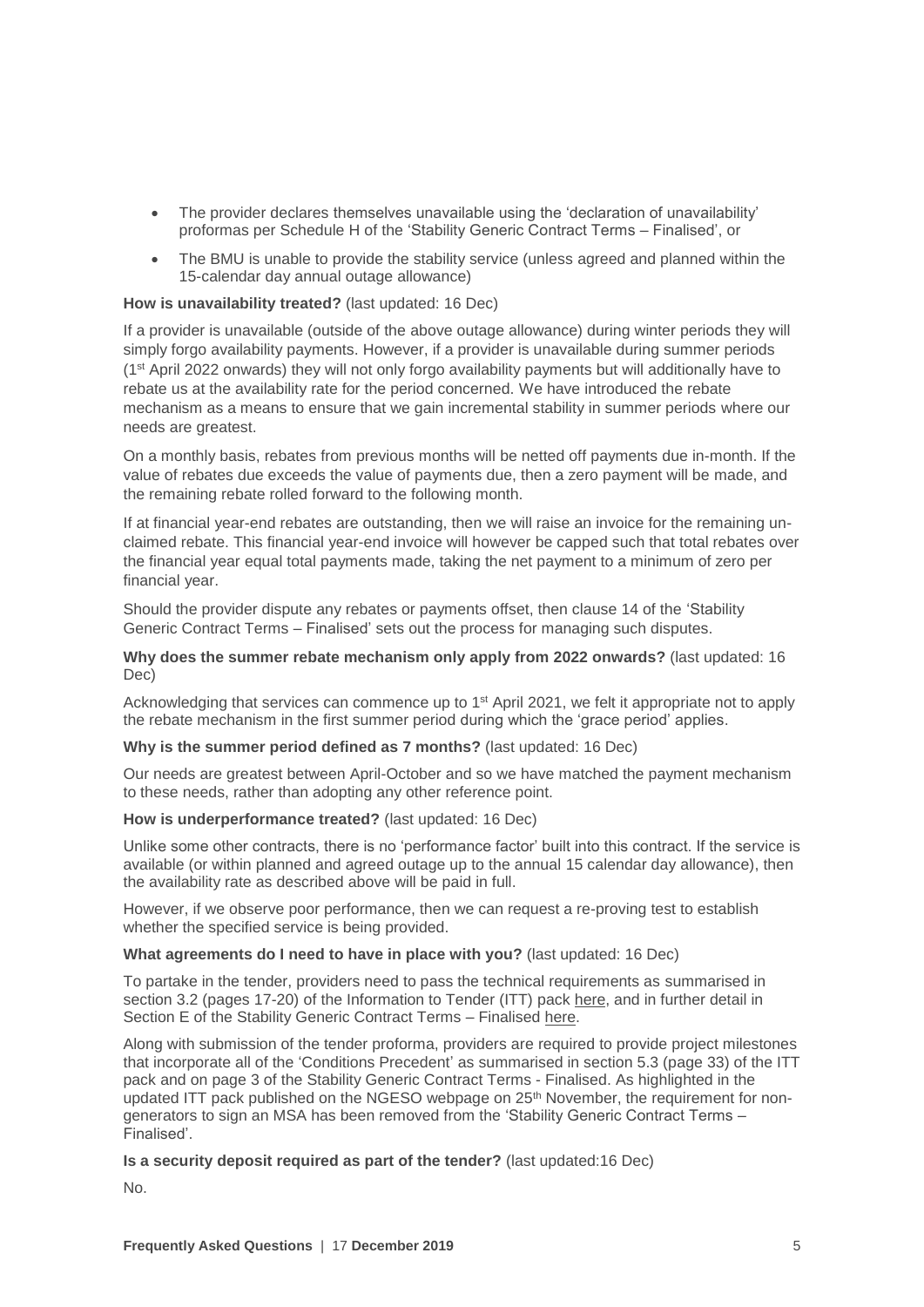### <span id="page-6-0"></span>**Assessment**

#### **How will I be assessed?** (last updated: 16 Dec)

The assessment will take the costs submitted along with the inertia provided, the reactive range, the location, the stability support provided, and the power consumed to create a price stack. Contracts will then be awarded until our requirement has been fulfilled.

All tenders are compared against the BM counterfactuals. NGESO is licensed to manage the system in an economic and efficient manner and the cost of the contracts will be compared with the historic cost of synchronising additional synchronous machines to provide inertia, foot room and headroom creation to allow these units to be synchronised, frequency response costs, voltage costs, curtailing of largest losses and bids and offers to maintain generation and demand balance.

The parameters used to assess the most economic and efficient tender are detailed on page 26 of the updated ITT pack available [here.](https://www.nationalgrideso.com/document/157176/download) The [Substation Effectiveness Weighting document](https://www.nationalgrideso.com/document/155931/download) provides guidance as to which locations will be most effective for stability and voltage, however we can confirm that Inertia has the greatest weighting in the overall assessment.

**What is the counterfactual for the assessment?** (last updated: 11 Nov)

All tenders are compared against a BM alternative i.e. the cost of solving this is the BM.

#### **Why is the power consumption needed?** (last updated: 11 Nov)

We believe that all synchronous compensators or generators acting as synchronous compensators will require energy which will make them out of balance. We will pay the energy imbalance price multiplied by the MW offtake that is metered up to the power consumption in the tender bid. Therefore, we need to include this cost to come to a complete contract cost to compare against the alternative.

#### **If you have a nationwide inertia requirement, why do we need to supply which substation we are connected to?** (last updated: 11 Nov)

There is no technical assessment as part of this procurement process, so we need to weight the effectiveness of the inertia depending on whether the synchronous compensator is connected at 400, 275 or 132 kV. Where potential solutions connected at 400kV will be rated the highest.

Our requirement for inertia is nationwide, but in the future, we anticipate that there may be a more localised stability need so would like these bids to show the benefit given.

A synchronous compensator will also support our reactive requirement, so assets located in regions will be weighted to show the cost benefit of this.

#### **How are TO solutions going to be assessed?** (last updated: 11 Nov)

This assessment methodology is provider agnostic. If a solution is submitted by an existing Transmission Owner via the regulated route, the assessment will assume that the total costs of the assets will be recovered over the contract length when determining a  $E$ /settlement period rate. Transmission owner assets and other commercial providers will be assessed on parity using a cost per settlement period basis.

#### **How does the all or nothing process work in the tender assessment?** (last updated 16 Dec)

We anticipate some providers will provide multiple tenders – for different sites, so want to understand whether they wish them to be considered all together or separately.

## <span id="page-6-1"></span>**Monitoring and Testing**

**Will I be subjected to an initial proving test?** (last updated: 11 Nov)

Parties will be tested prior to service delivery and the ESO must be satisfied with the outcome before the service commences. The nature of the test will depend on the specific solution and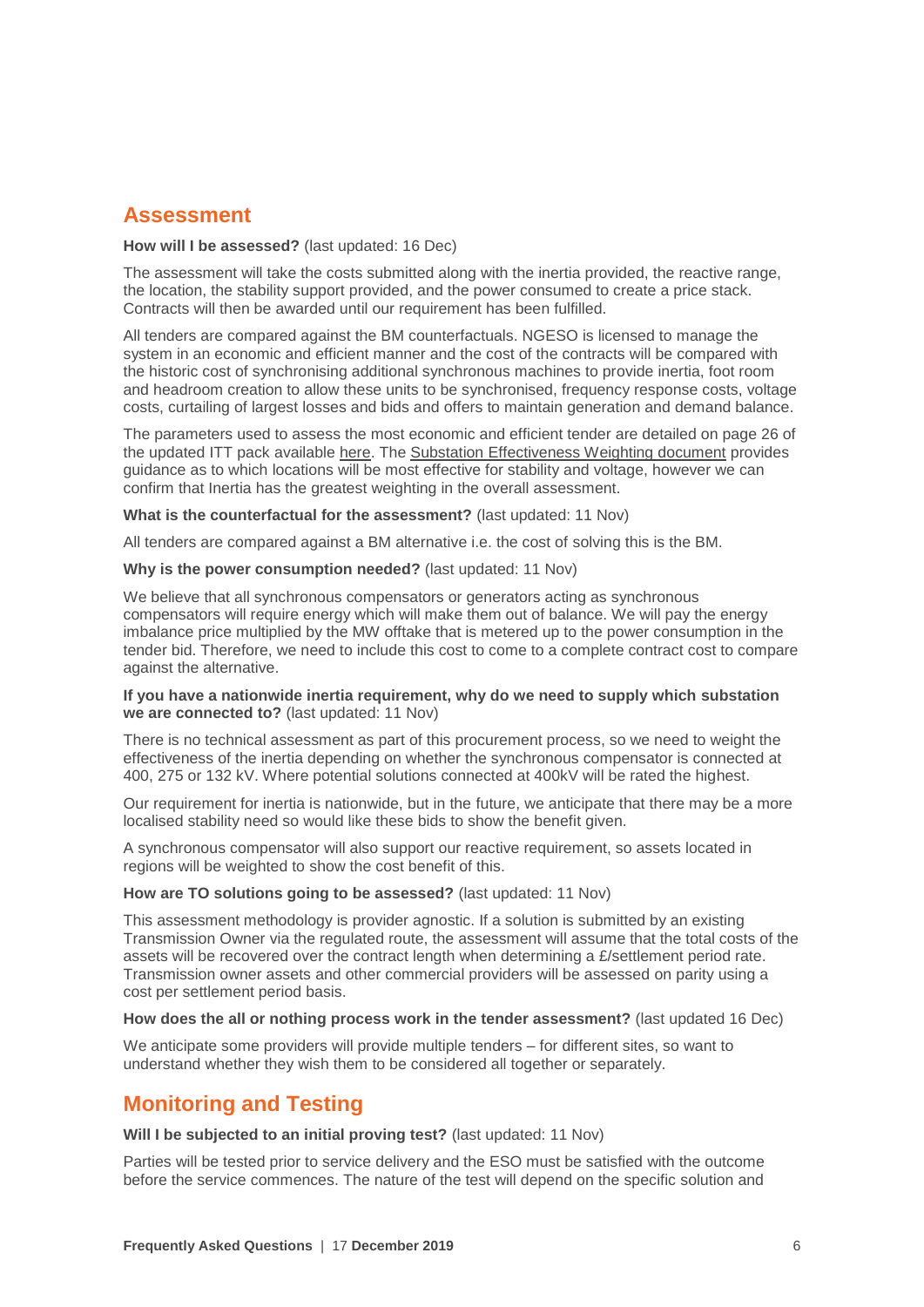build programme, but some examples of the types of test are provided in Schedule D of the Stability Generic Contract Terms - Finalised [here.](https://www.nationalgrideso.com/document/157186/download)

#### **What are the potential consequences from the initial proving test?** (last updated: 11 Nov)

The successful passing of the initial proving test forms part of the 'Conditions Precedent' which need to be fully met before service can commence.

If deemed necessary, we may install monitoring equipment at the provider's facility to track performance levels.

#### **Will further proving tests be required during service delivery?** (last updated: 16 Dec)

We have the right to undertake proving tests up to twice per year in order to ensure the service is performing as expected. Further details are provided in Section 5 (page 8) & Schedule D (page 39) of the Stability Generic Contract Terms - Finalised [here.](https://www.nationalgrideso.com/document/157186/download)

#### **Who pays for these tests?** (last updated: 11 Nov)

Each party is responsible for covering the costs associated with undertaking / facilitating both the initial and any in-delivery proving tests. The costs associated with monitoring equipment will however be fully borne by us.

#### **Can ESO provide more guidance on testing?** (last updated: 16 Dec)

We expect most of the technical requirements in the commercial contract to be demonstrated under Grid Code compliance for most providers. In cases where the commercial contract requirement is beyond the Grid Code requirement for a provider, we expect additional testing (physical or desktop simulations). Tests will be similar to the existing compliance tests for synchronous generators and will need to be completed ahead of service provision.

#### **If a synchronous compensator is reverted to a generator, what Grid Code compliance would apply?** (last updated: 16 Dec)

The degree of compliance testing required is dependent on the amount of modification which has taken place. For example, if there has been no change to the excitation system and/or governor system from the current accepted "compliant" position then any testing would be limited to a repeat of a very few of the last tests on file to demonstrate the excitation and governor system are behaving as before. However, if the excitation system or governor system has been changed, the normal compliance process would be triggered to ensure that the changed element of the plant still meets GB Grid Code compliance.

If the existing compliance testing does not demonstrate compliance with a commercial contract requirement (that goes beyond the grid code requirement) then additional testing will be required.

#### **Do existing plants need to comply with the European Connection Code (ECC) if they are already compliant with the Connection Code clauses of the Grid Code (CC)?** (last updated: 16 Dec)

Yes, additional evidence of compliance to meet the commercial contract requirements set out in Schedule D of the 'Stability Generic Contract Terms – Finalised' (where the ECC is referenced) will be required if different from the respective CC clauses.

## <span id="page-7-0"></span>**Dispatch**

**How do I declare whether I'm available or not?** (last updated: 16 Dec)

Providers are assumed available unless the provider submits a declaration (via fax) of unavailability, as soon as they become aware. Providers must submit (via fax) a redeclaration of availability once they are available again. The forms for declaring un-availability and restoration of availability can be found in Schedule H (page 52) of the Stability Generic Contract Terms - Finalised [here.](https://www.nationalgrideso.com/document/157186/download)

**How will the service be dispatched?** (last updated: 12 Nov)